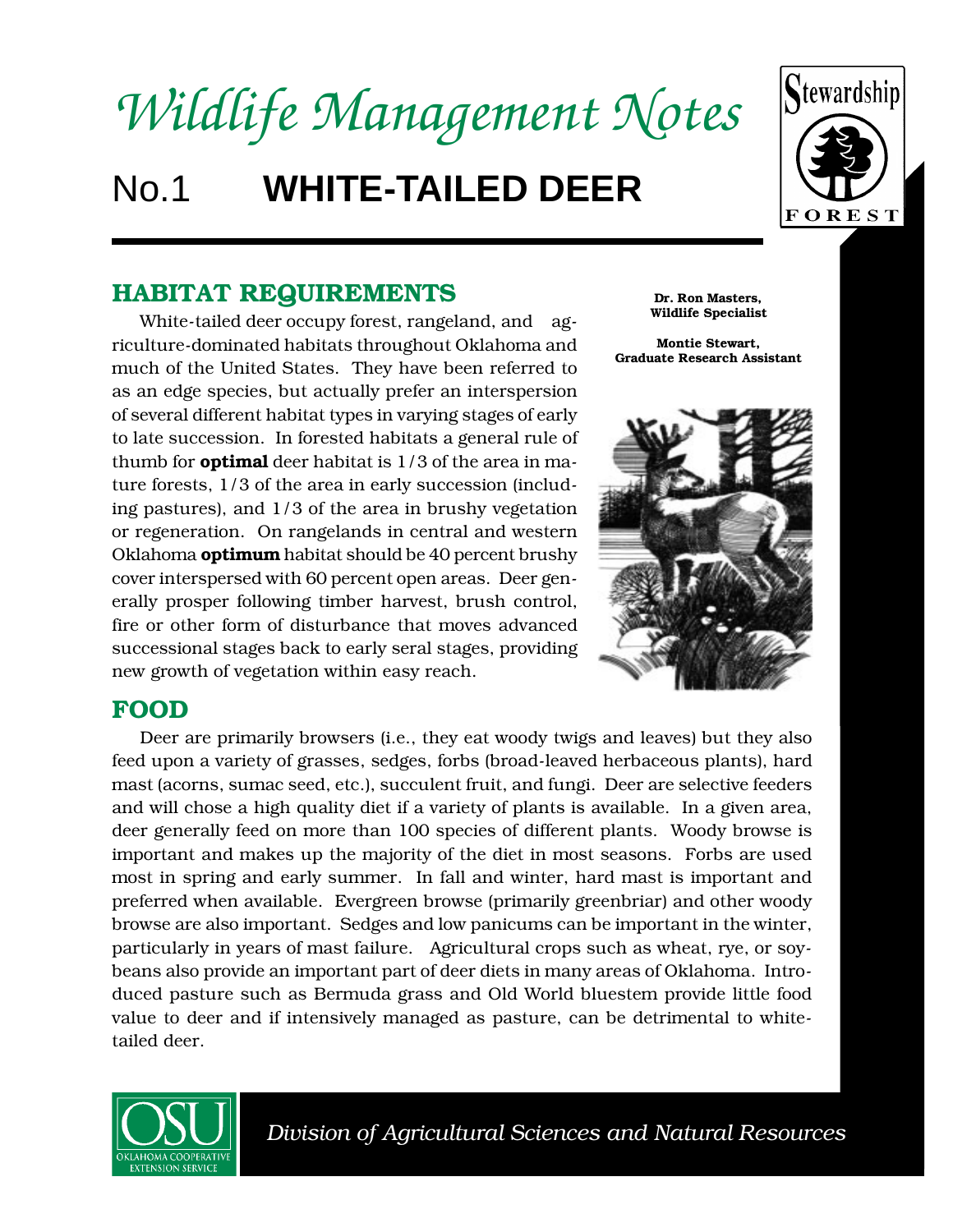Deer prefer fertilized, burned, or induced sprout growth because of improved nutrition and palatability. They require 6 to 8 pounds of green food per 100 pounds of body mass daily. Abundance and quality of late summer-fall foods govern the reproductive condition of deer. An increase in stored body fat by deer results in increased probability of surviving winter conditions with higher reproductive rates and lower spring fawn mortality. Management strategies that maximize a variety of both herbaceous and woody plants are best. Food diversity is one key to good deer management.

## **Important Food Plants by Region**

Oklahoma has been divided into sixteen distinct habitat types (see Table 1). However, food habits or browse preference studies have been conducted in only 4 major habitat types. The oak-hickory type occurs predominantly in the northeast part of the state but also along river and stream corridors in southeast and central Oklahoma. The pine-hardwood region is restricted to the southeast part of the state. The cross timbers and tallgrass prairie habitat types extend through the central part of the state into western Oklahoma. Some consider the cross timbers as part of the oak-hickory forest.

## **COVER**

Deer require screening, bedding, loafing, escape, and thermal cover. Deer can use a variety of habitat types or successional stages to meet cover requirements, so long as it conceals the animal. At least 3 dispersed core areas of permanent thick brushy cover of about 4 acres each should be provided per 150 acres. These areas may be linear (as in upland prairie drainages) or in various other shapes. Shape is less important than simply providing permanent cover. Core areas of permanent cover may be burned periodically, but at least 1 core cover area should be left unburned when burning a given area.

During spring and summer, deer are found in a variety of areas that provide interspersed food and cover. They tend to use upland drainages and riparian areas adjacent to feeding areas. Shade provided by creek bottoms becomes more important in summer. Occasionally, they may use shelter belts. Plum thickets, sumac thickets, regeneration areas (sapling stage), thinned stands with resprouting hardwoods and residual logging slash, shin oak motts, and cedar thickets all provide excellent cover when interspersed with other habitat components.

 Frequently, the edges of native prairie or hay meadows, along with old fields are used by does for fawning cover. Because fawning occurs in May and June in Oklahoma, hay meadows should be mowed after that time to avoid killing fawns.

Good cover in fall and winter is composed of areas with dense sapling stands of timber (preferably conifers), cut over logging areas with residual logging slash, brushy upland drainages adjacent to unmowed or lightly grazed tallgrass prairie, old fields,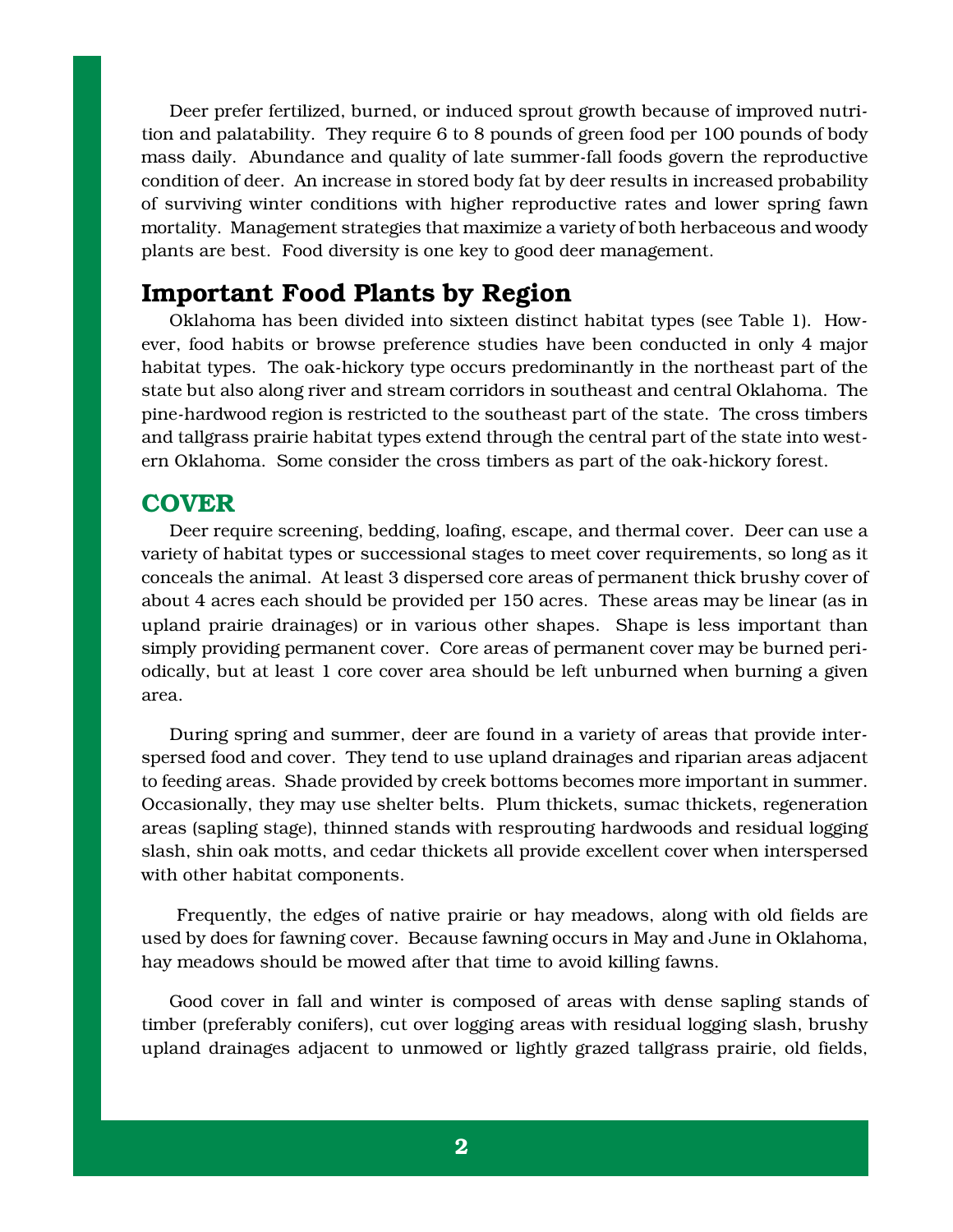## **Table 1. Important Food Plants by Region**

|                          | Oak-Hickory | Pine-Hardwood | <b>Cross Timbers/Prairie</b> |
|--------------------------|-------------|---------------|------------------------------|
| <b>Woody browse</b>      |             |               |                              |
| blackberry               | X           | Χ             | Χ                            |
| blackgum                 | X           | X             |                              |
| coralberry               | X           | Χ             | Χ                            |
| dogwoods                 | X           | Χ             | Χ                            |
| elms                     | X           | X             | X                            |
| grapes                   | X           | X             | Χ                            |
| greenbriars              | X           | X             | Χ                            |
| hackberry, sugarberry    | X           | Χ             |                              |
| honey locust (seed pods) | X           | X             | X                            |
| honeysuckle              | X           | Χ             |                              |
| huckleberries            | X           | Χ             |                              |
| hypericum                |             | Χ             |                              |
| maples                   | X           | X             |                              |
| oaks (acorns)            | X           | X             | Χ                            |
| osage orange             |             |               | Χ                            |
| persimmon (fruit)        | X           | X             |                              |
| poison ivy               | Χ           | X             | Χ                            |
| plums                    | X           | X             | X                            |
| serviceberry             |             |               | X                            |
| strawberry bush          | X           |               |                              |
| sumacs                   | X           | Χ             | Χ                            |
| wild rose                | X           |               |                              |

|                        | Oak-Hickory | Pine-Hardwood | <b>Cross Timbers/Prairie</b> |
|------------------------|-------------|---------------|------------------------------|
| <b>Herbaceous</b>      |             |               |                              |
| asters                 | X           | X             |                              |
| avens                  | X           |               | $\mathsf X$                  |
| brome                  |             |               | $\sf X$                      |
| Carolina cranesbill    |             |               | $\sf X$                      |
| chickweed              |             |               | X                            |
| cinquefoils            | $\mathsf X$ |               |                              |
| clovers                |             |               | X                            |
| crotons                |             |               | $\sf X$                      |
| desmodiums             | $\sf X$     | X             | $\mathsf X$                  |
| fescue                 |             |               | $\mathsf{X}$                 |
| ferns                  |             | X             |                              |
| goldenrods             |             | X             |                              |
| lespedezas             |             | X             |                              |
| low-panicums           | Χ           | Χ             | X                            |
| Mare's tail            | X           | Χ             | $\mathsf X$                  |
| mushrooms              |             | X             | $\sf X$                      |
| night-shades           |             | X             |                              |
| ragweeds               |             |               | X                            |
| pokeweed               | X           | X             |                              |
| pussytoes              | X           | X             | X                            |
| sedges                 | X           | X             |                              |
| snailseed              |             |               | X                            |
| spurges                | $\sf X$     |               |                              |
| sunflowers             |             | $\sf X$       |                              |
| three-seeded mercuries |             |               | X                            |
| wheat/rye              |             |               | $\mathsf X$                  |
| wild beans             |             | X             | $\sf X$                      |
| wild peas              | X           | X             |                              |
| yerba de tajo          |             |               | X                            |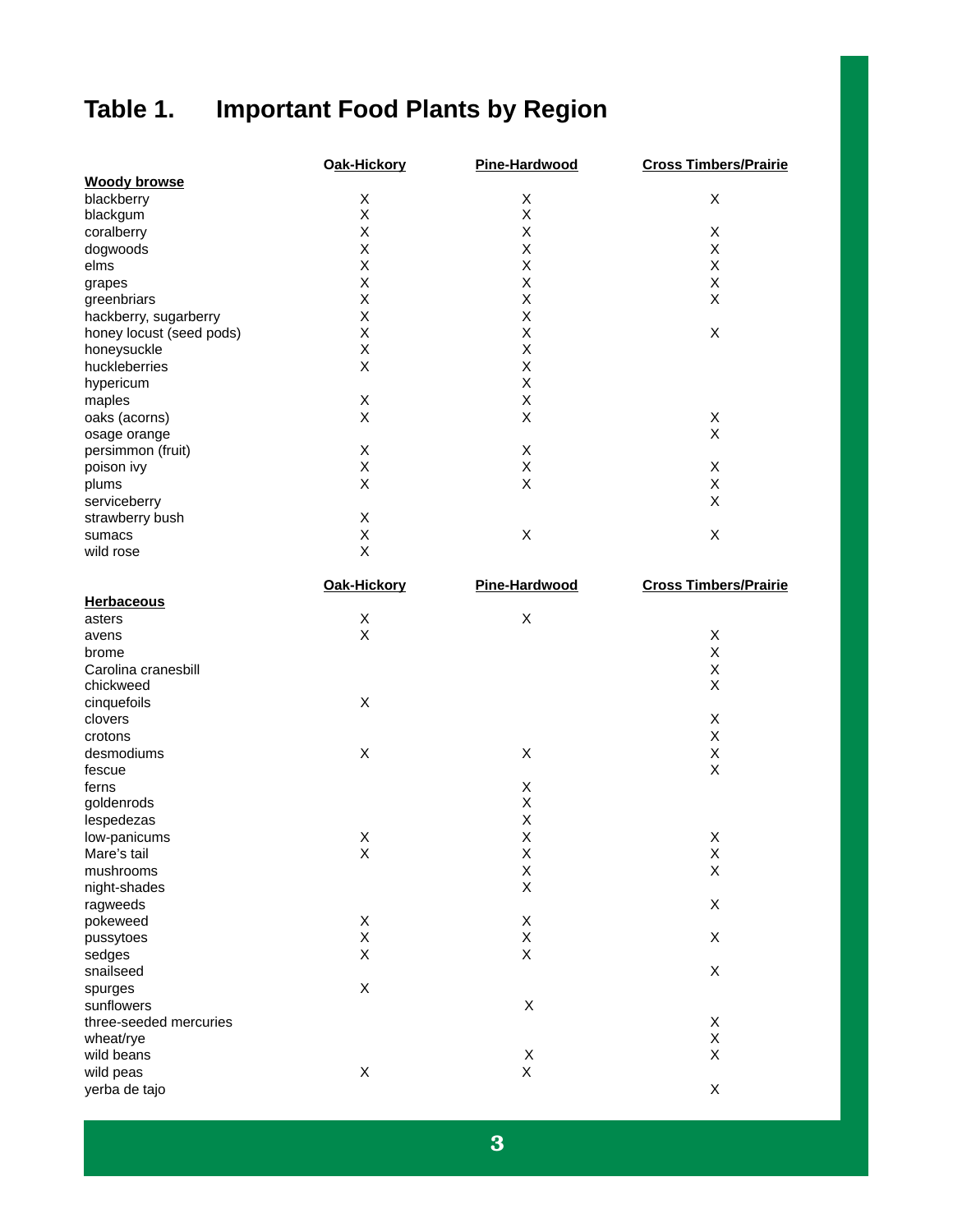thick hardwood bottoms or swampy areas. Large, dense plum or sumac thickets will also provide good cover well into the winter. Unburned thickets provide the best cover.

Often, simply leaving wooded areas between cultivated fields and pastures interconnected with larger blocks of timber, or stringers of timber, or brush in prairie draws will make other habitats available. These cover strips, if wide enough to conceal deer, can often provide travel corridors. They also provide screening and loafing cover.

## **WATER**

Compared to livestock, deer can go for extended periods without water, as long as succulent plants are available. The amount of water required varies seasonally, with summer requiring the most and winter the least. Water is required daily for does that are lactating. A minimum of 4 permanent water sources per square mile are recommended. Lack of free standing water such as ponds or perennial streams may keep deer from using parts of otherwise suitable range.

## **SPACE**

Space requirements for deer vary greatly, and depend to some extent on available food and habitat interspersion. Home ranges of does vary from 60 to 300 acres annually on good range, to greater than 2,000 acres on low fertility soils with a closed forest canopy. Several factors decrease usable space for deer. These include establishment of extensive monotypic plantings such as crops, Bermuda grass and other introduced pasture, and pine plantations (until canopy closure and in mid-rotation). Others include extensive brush or timber clearing, urbanization, and water impoundments.

Deer herds may become overpopulated and quickly exceed carrying capacity of available food supplies if either-sex hunting is not implemented. Overpopulation may result in disease and parasite outbreaks that reduce the herd and damage the habitat. When deer reach high numbers, an increase in crop and seedling damage may result. Population management can equal or exceed habitat management in importance. Landowners should contact Oklahoma Department of Wildlife Conservation about the Deer Management Assistance Program for additional information or help in managing their deer herds, or OSU Wildlife Extension.

## **STANDARD MANAGEMENT PRACTICES**

As a basic guideline, stands of 40 acres or more should be established in pine and hardwood types. However, recent research indicates that larger stands may be more important for other species. In areas of large blocks of timber or where surrounding land use precludes larger stands, stands as small as 10 acres may be used. In areas of high deer populations, hardwood stands must be at least 30 acres so that deer do not hedge or delay establishment of reproduction.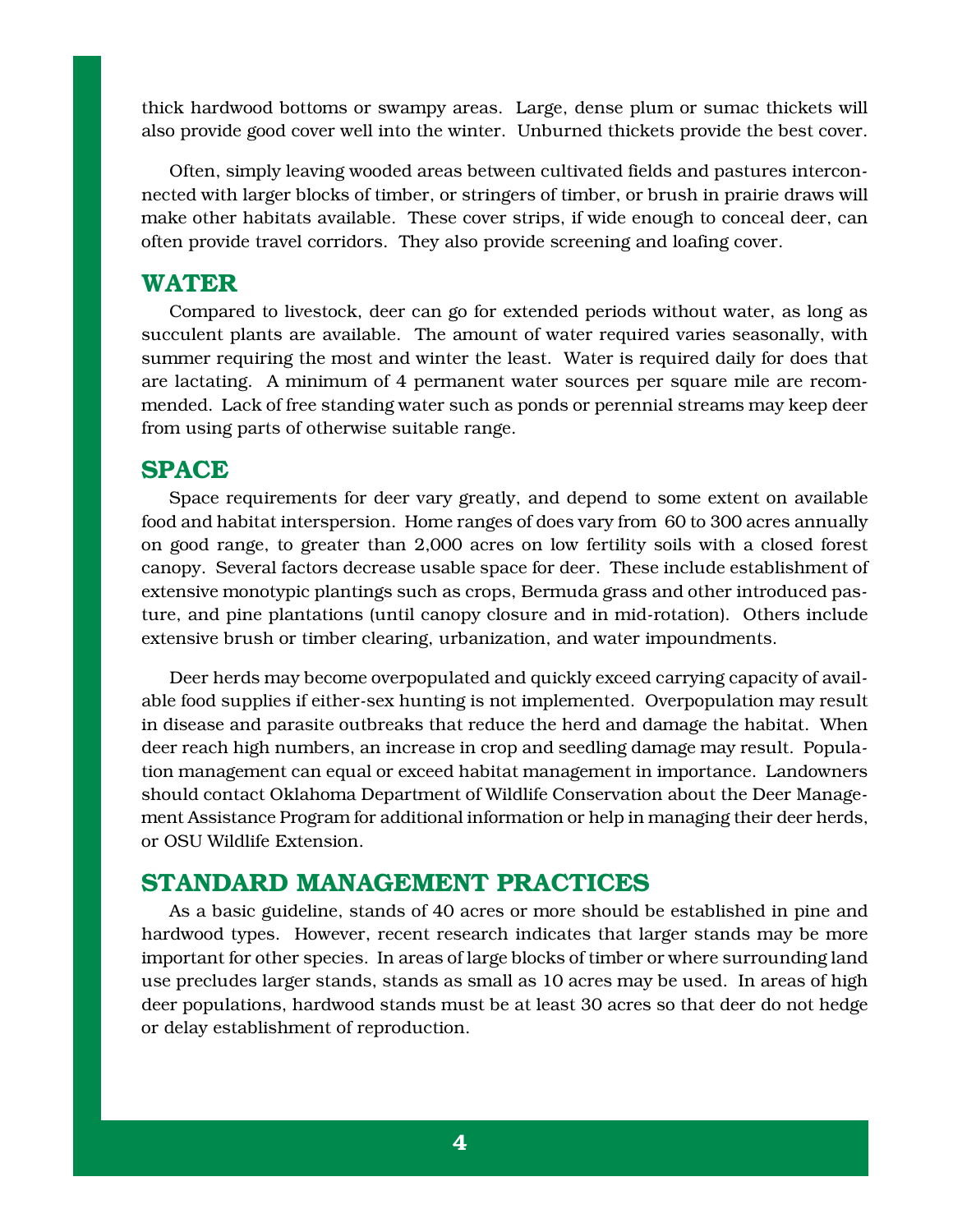In pine types, at least 20 percent of a square mile or at least 20 percent of the basal area in mast producing hardwoods should be developed or retained. These can be interspersed within the stand or in seperate key areas. Some hardwoods should be retained within the stand for diversity and other species of wildlife. These areas should be excluded from prescribed burning only if quality hardwoods are a management objective.

Sawtimber rotations should be used with intensive management for both pine and hardwood types. Shorter rotations provide abundant browse, herbage, and fruit at more frequent intervals, but hard mast from trees may be eliminated unless clumps of hardwoods are retained through shorter (less than 70 years) cutting cycles.

Areas that are clear-cut should generally exceed 40 acres (especially to meet the habitat requirements of area-sensitive song birds) and should be irregular or linear in shape, along contours, and well dispersed.

## **Regeneration**

Even-aged practices such as seed tree, shelterwood, or clear cut harvesting are all appropriate for deer management. They are preferable to uneven-aged practices in pine stands. Uneven-aged practices such as selective cutting and group selection are of particular benefit in hardwood stands. However, managers should be sure that the application of selective management strategies are not simply high-grading of the stand. Diameter limit cuts work well in theory but in practice amount to high-grading of stands. Stands regenerated in elongated or irregular shapes tend to maximize habitat interspersion and provide more food at less distance from cover. Pine seedlings should be planted at least 10 feet apart to maintain forage production longer and possibly eliminate the need for pre-commercial thinning. When longer rotations are used (more than 50 years) in pine types, a hardwood component within the stand should be retained for future mast production and for other species of wildlife. There is no justification for retaining red oaks over white oaks within a given stand.

Following regeneration on good sites, forage yields peak at 2 to 3 years after the harvest cut and then decline for the next 5 to 6 years or until canopy closure occurs. On poor sites, forage production peaks in 3 to 5 years then declines after canopy closure. After canopy closure, forage yields decline to less than 100 pounds per acre on poor sites and generally less than 300 pounds per acre on good sites unless thinning and prescribed burning treatments are applied.

### **INTERMEDIATE TREATMENTS**

#### **Thinning**

Pine and hardwood stands should be pre-commercially thinned to regulate stocking density and species composition and to prolong the benefits of regeneration.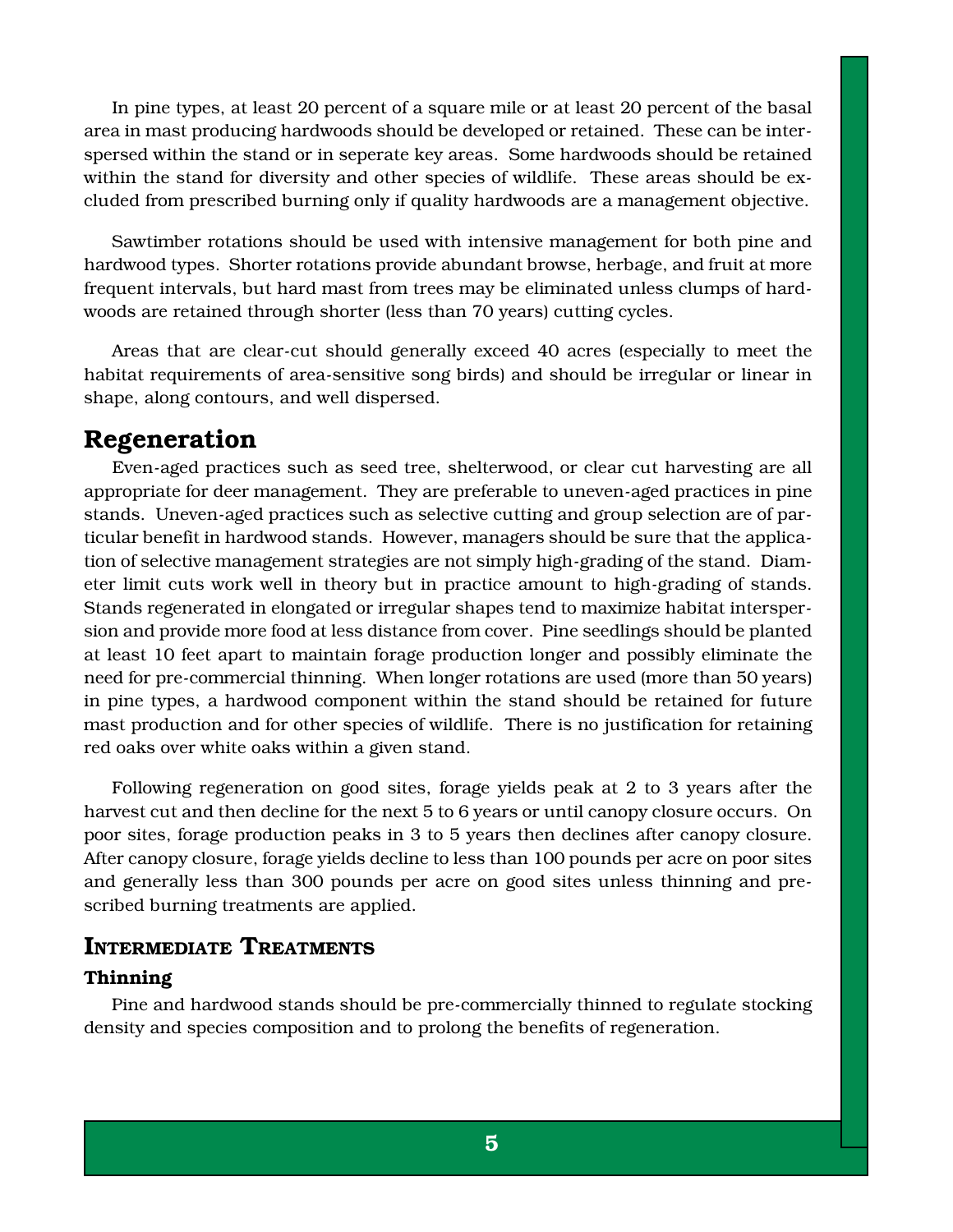#### **Thinning for deer:**

A. Thin early to densities less than optimal or nearly optimal for maximum timber production. Thin to a basal area of 60 ft $2/$  ac and follow with prescribed fire, to maximize forage production.

B. Thin frequently (every 8 to 10 years) after desired height growth is attained. This controls stocking, renews understory forage production, reduces midstories, and hastens the development of full crowns in the overstory;

C. Maintain a variety of tree species suited to the site for both soft and hard mast production. Do not remove shrub species or species that never attain codominant or dominant canopy position (e.g., black haw, chittamwood). Prescribed fire controls future species composition to some extent.

D. Thin to release the full crown around selected dominant oaks and hickories. This enhances mast production when mast is present in pine stands or in hardwood key areas or hardwood stands.

#### **Prescribed Burning**

In pine-dominated stand types, prescribed burning benefits deer by improving palatability, nutritional quality, and quantity of understory forage plants. Fire topkills smallstem midstory hardwoods and allows for resprouting of desirable woody plants such as grape and poison ivy. Fire also reduces litter, which can suppress forbs and grasses, and promotes fruiting of some types of understory shrubs and soft mast production.

#### **Prescribed burning for deer:**

A. Make first burns in young shortleaf or loblolly stands when trees are at least 10 feet tall. Growing season burns may be used in dense natural shortleaf stands.

B. Burn at 3 to 5 year cycles for maximum benefit for both forage and fruit (soft mast) production. More frequent intervals (cycles of less than 3 years) will increase grass and forb production but will lower soft mast and browse production.

C. Burn from January through March or September through October.

D. Do not burn riparian areas or bottomland areas where quality hardwood management is an objective.

E. Leave at least 1 of the 4-acre core permanent cover areas per 150 acres unburned.

F . Optimal burn size is more than 200 acres, although smaller areas may be burned.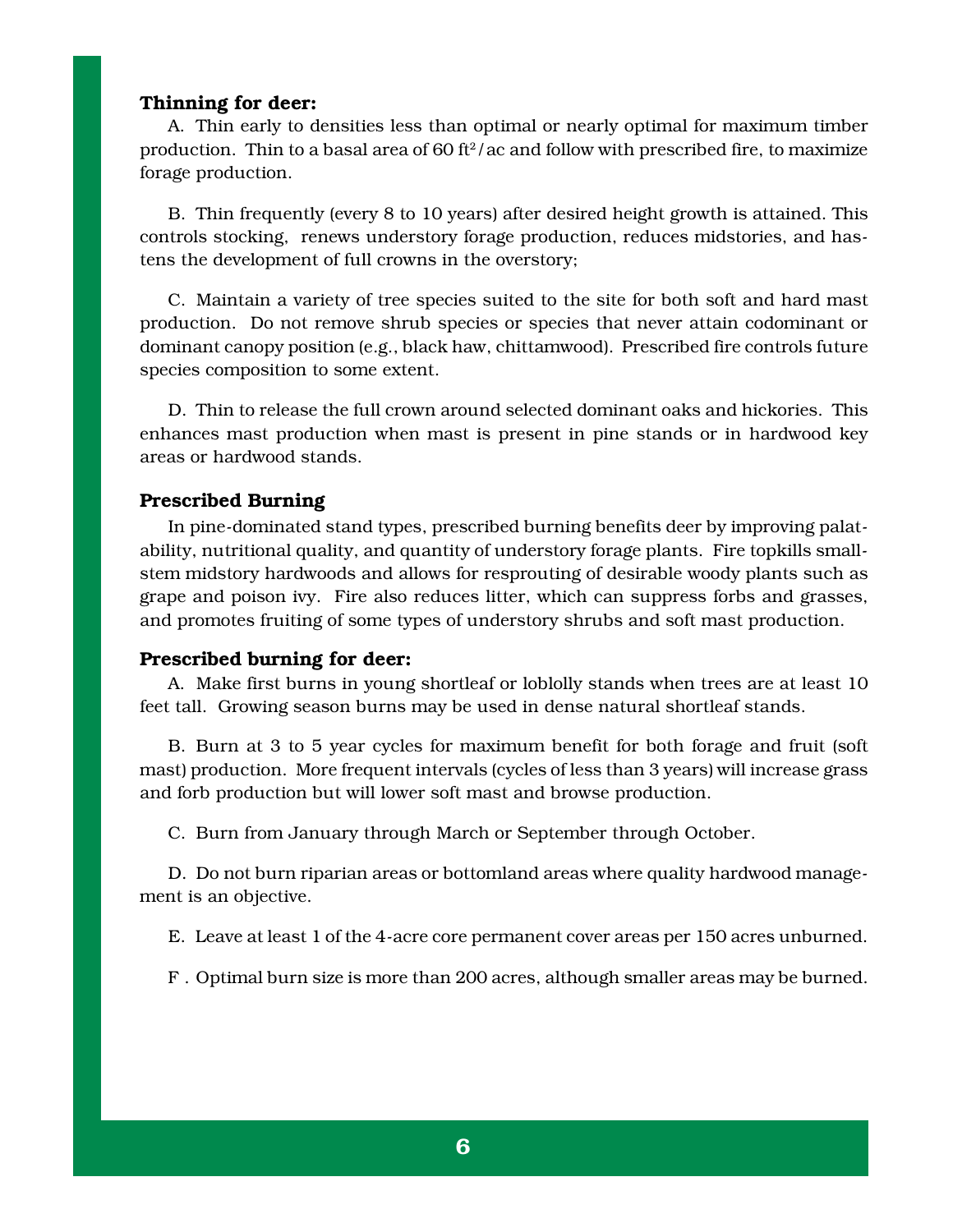## **Direct Improvements to the Habitat**

Direct habitat improvements such as planting food plots should not be viewed as a "cureall." Planted openings rarely compensate for yearly and seasonal fluctuations in food supply. Their value is limited to winter time in areas where extensive closed-canopy forests prevail and other openings are lacking. Here, direct improvements can lower winter mortality of deer. Cool season forages such as wheat, rye, barley, and rye grass do well in food plots for deer when mixed with Ladino or Arrowleaf clover. Managers who are considering a summer forage planting should use cowpeas, soybeans, or mungbeans in combination with alfalfa to provide some variety. Legumes, other than alfalfa, do not fair well in central and western Oklahoma.

In forested areas, man-made openings such as log landings, unused logging roads, and skid trails should be planted with clover, legumes, and annual or perennial rye. Using serecia or bicolor lespedeza is not recommended. In the absence of openings, managers should consider creating openings at a minimum rate of 10 to 12 acres per square mile of mature forest.

In agricultural areas, managers should leave small unharvested areas of crops adjacent to woodlands and eliminate fall tillage of grain crop residue if possible. Planting open fields adjacent to woodlands to native grasses and legumes, allowing odd areas to grow up in brushy thickets, and not cleaning fence rows are also good methods of improving deer habitat.

If necessary, cover should be established across the property. Blocks of cover should be connected to other blocks of cover by timbered or brushy travel corridors. Brush-hogging, mowing, or discing small areas in open fields helps to maintain early stages of plant succession. However, brushy cover should be allowed to develop at forest edges or in drainages. Core areas should be protected from fire. Additionally, managers should remember not to mow or brush-hog during fawning season.

## **OTHER SPECIES THAT BENEFIT FROM DEER MANAGEMENT**

Numerous other game and non-game species with similar habitat requirements benefit from deer management. Rather than focusing solely on deer, management plans should emphasize the communities of which deer are a part.

northern bobwhite **northern bobwhite** northern bobwhite **Kentucky warbler** meadow lark **butter over the set of the vertice of the vertice over the vertice over the vertice over the vertice** wild turkey wild turkey wild turkey wild turkey wild turkey grasshopper sparrow **by the eyed vireo** white-eyed vireo red-eyed vireo red-tailed hawk bluebird raccoon

**Old Fields/Prairie Early Regeneration Mature Forests** American goldfinch **American goldfinch** Black-and-white warbler indigo bunting indigo bunting indigo bunting indigo bunting fox or gray squirrel red fox gray fox gray fox great-crested flycatcher